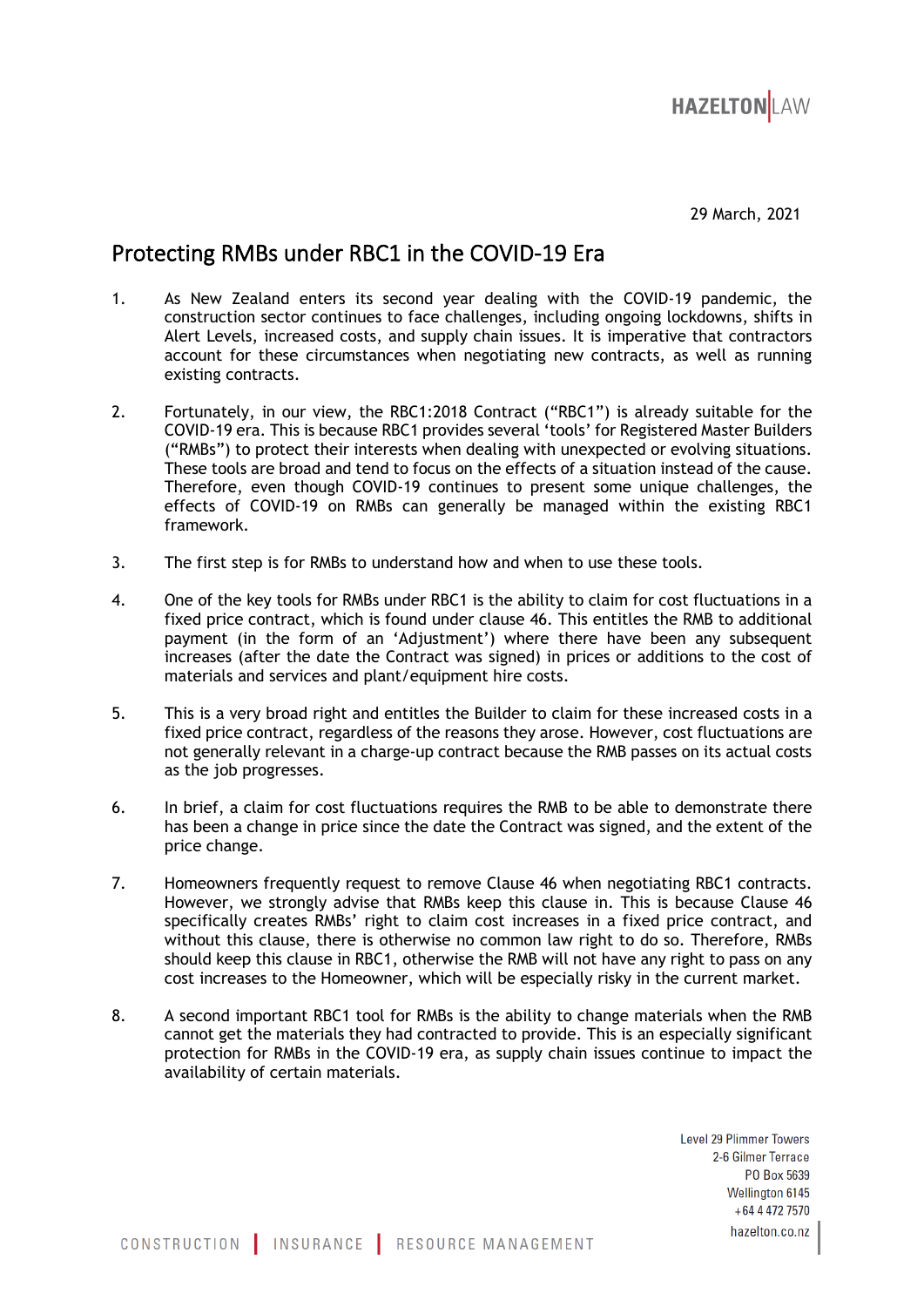

- 9. Like a RMB's right to claim for cost fluctuations, a RMB's right to vary materials due to supply chain issues is also broad. Under Clause 92, if any materials specified in the Contract are not 'reasonably procurable', the RMB may substitute other materials of similar nature and quality. However, the RMB must first consult the Homeowner before making any change to the materials. We advise RMBs maintain open communication with the Homeowner and keep them regularly informed of any issues regarding supply. When the need for a specific substitution arises, the RMB should inform the Homeowner as soon as they know about it.
- 10. After consultation with the Homeowner, if any materials are substituted, this will be treated as a variation, for which the RMB will be entitled to an Adjustment.
- 11. A final tool RMBs can use to protect itself in the COVID-19 era is the ability to claim an extension of time (and associated costs) for delays to work. This is an extremely important for protection for RMBs, especially at present, as the ongoing threat of changes in Alert Levels and lockdowns continue to present risks of delay to construction work.
- 12. Clause 99 gives RMBs broad grounds to claim an Extension of Time. As a starting point, the RMB will not be liable for any delay caused by a wide range of prescribed circumstances. This includes variations or additional work (for example, where the RMB has had to substitute materials due to supply issues, as previously discussed), unforeseen health and safety requirements, and unavailability of materials. Further, the RMB will not be liable for any delay caused by *any other matter outside the RMB's reasonable control.* This is a very broad ground, which we would expect to cover most (if not all) delays caused by COVID-19.
- 13. To claim an Extension of Time, it is very important RMBs follow the required process, which is set out under clause 100. Once the delay becomes apparent to the RMB, the RMB must issue a notice to the Homeowner within a reasonable time setting out the amended Expected Completion Date of the Contract. In practice, the best way the RMB can achieve this is clearly communicating with the Owner as soon as it realises the works will be delayed, setting out in writing (i.e., an email) the reasons for the delay and the new Expected Completion Date.
- 14. Where an RMB is entitled to an Extension of Time for a delay, the RMB will also be able to pass on additional costs they have incurred from that delay to the Homeowner. These additional costs are passed on in the form of an Adjustment under the Contract, under clause 102.
- 15. This broad right to claim additional costs is especially useful for RMBs in the COVID-19 era. For example, where a lockdown has led to an Extension of Time under the Contract, a RMB may face additional costs incurred such as extra equipment hire (like scaffolding or site fencing) and extended Contract works insurance. Relying on clause 102, the RMB can look to pass these additional costs on to the Homeowner.
- 16. Overall, due to the breadth of 'tools' available to RMBs under the Contract (including claiming for cost fluctuations, the ability to change materials due to supply chain issues,